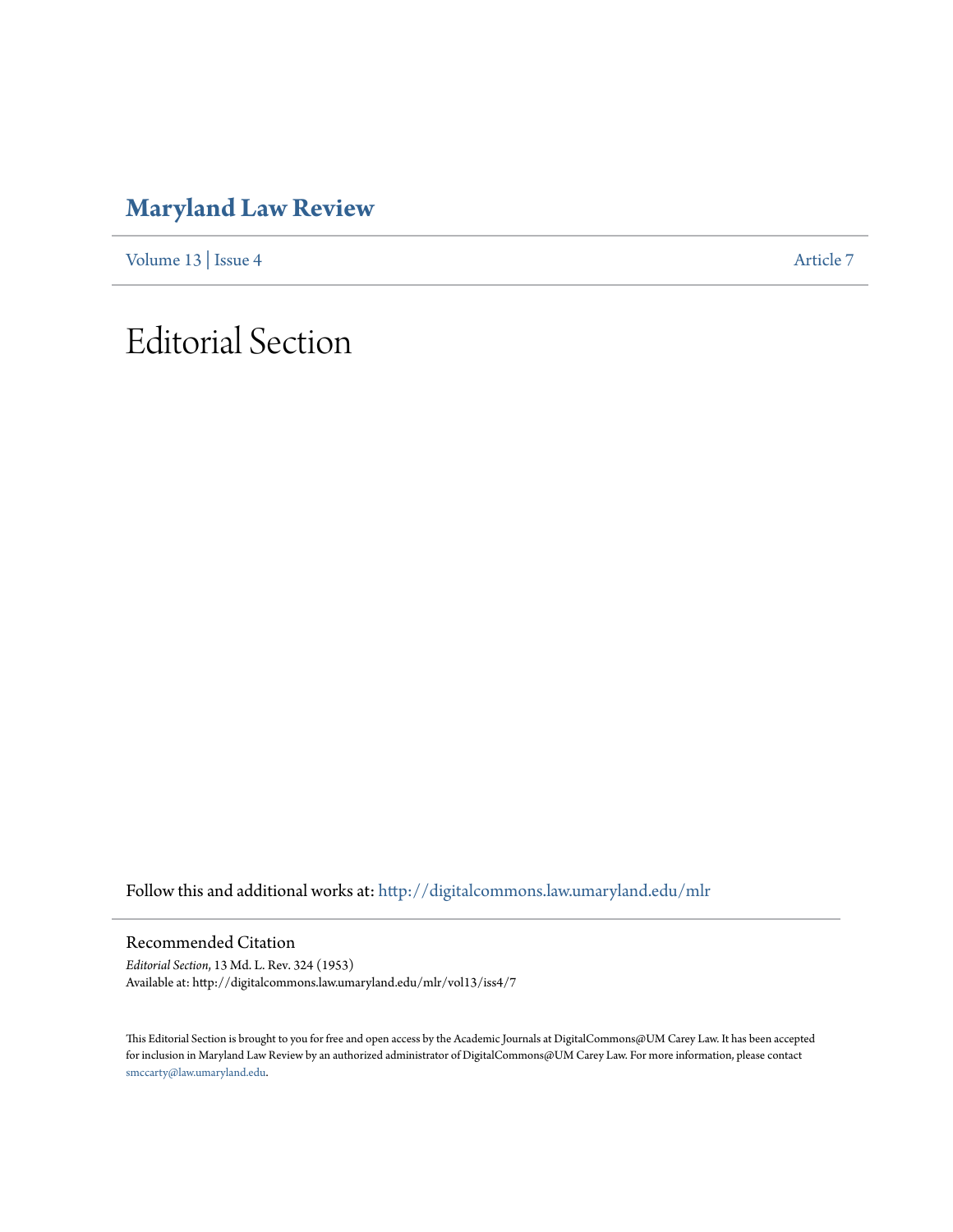# Maryland Law Review

Published Winter, Spring, Summer, and Fall **by** Maryland Law Review, Inc. Copyright, **1953, by** Maryland Law Review, Inc.

**\$3.00** Per Current Volume **\$1.00** Per Number

#### EDITORIAL **STAFF**

**JOHN S.** STRAHORN, JR., *Faculty Editor* **G. KENNETH** REIBLICH, *Assistant Faculty Editor* MARK **D. COPLIN** *Co-Chairmen, Student Editorial Board* **STANLEY BLAIR EnwIN** W. LOWE, *Editorial Secretary*

#### **STUDENT** EDITORIAL BOARD

**J.** KEMP BARTLETT, **3RD.** COLEMAN **J. LESSER** STANLEY BLAIR **J. JEFFERSON MILLER, II** HERBERT **BURGUNDER, JR. KENNETH** H. MOYER MARK **D. COPLIN** RICHARD **C.** MURRAY FRANCIS N. IGLEHART NORMAN W. POLOVOY JULIUS R. ISRAEL RICHARD T. ROMBRO MALCOLM L. **JACDBSON** MARVIN H. **SCHEIN EUGENE W. KOCH JOSEPH D. TYDINGS** 

#### **NEWS** OF THE LAW **SCHOOL**

At the Annual Commencement of the University, held at College Park on Saturday, June **6, 1953,** a class of **<sup>111</sup>** was graduated from the Law School. The following members of the class were graduated with honors:

| MARSHALL ADLER BINDER    | NORMAN WINFIELD POLOVOY     |
|--------------------------|-----------------------------|
| THEODORE GILBERT BLOOM   | DAVID ROSS                  |
| JOHN MARTIN JONES, JR.   | EDWARD FITZGERALD SHEA. JR. |
| JAY JEFFERSON MILLER, II | IRVING SHULBANK             |
|                          | WILLARD LEE THOMAS          |

There were **382** students enrolled in the Law School in the Fall of **1953. Of** these, **171** were in the Day School and 211 in the Evening School. The entering Day class contained **60** members, and the entering Evening class con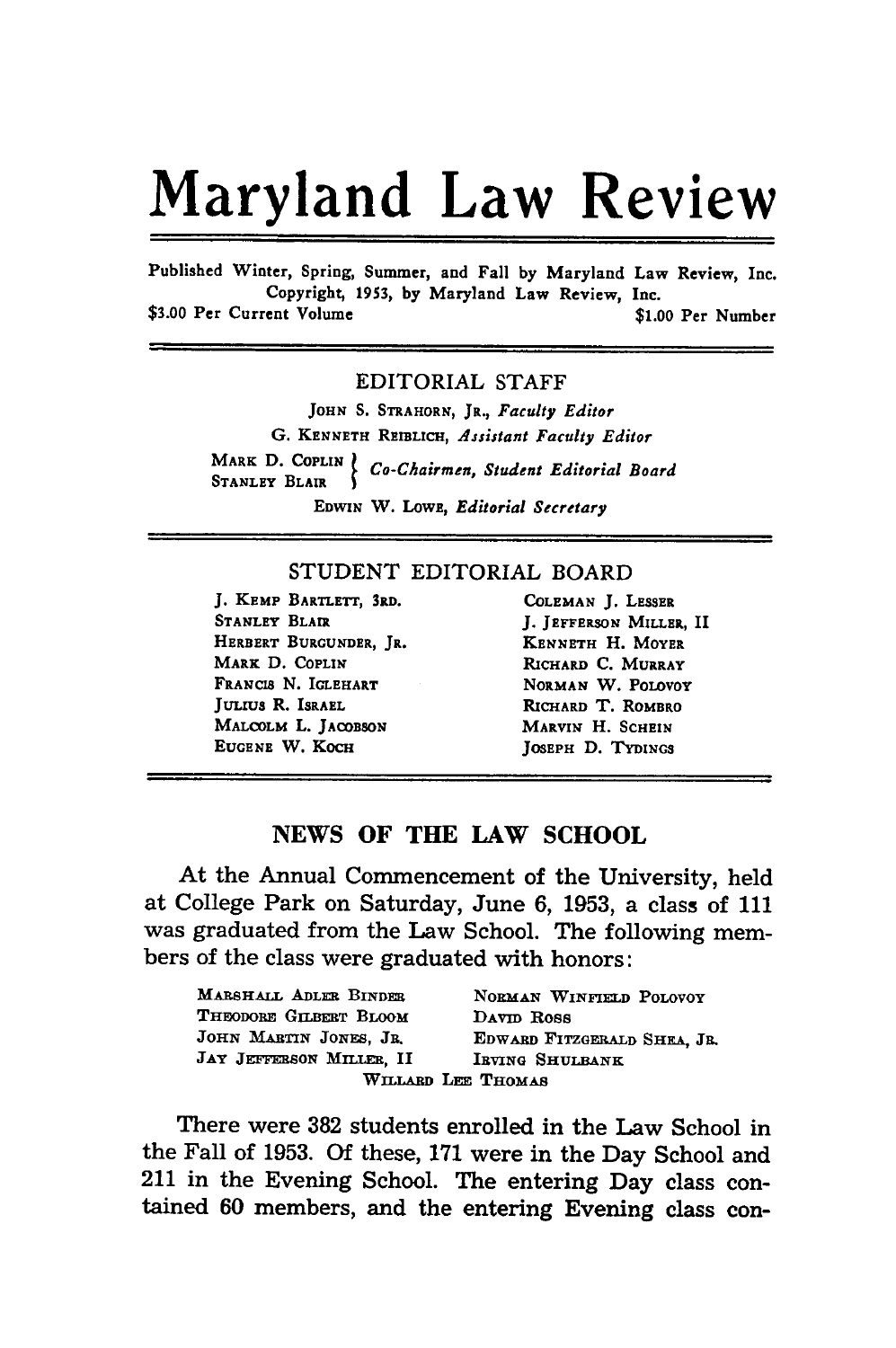**19531**

tained 92 members. There were 95 colleges and universities represented in the pre-legal training of. the student body.

The Law School has recently been benefited by the provision of additional scholarships for deserving students from interested professional organizations. The Baltimore City Bar Association Committee for Continuing Legal Education, which has been sponsoring lectures for practicing lawyers, has made some funds available for a Law School scholarship, and has done likewise at the University of Baltimore Law School. Furthermore, the Alumni Association of the University of Maryland Law School has commenced a campaign to raise a permanent fund to award one or more scholarships at the Law School each year, and has already made one available for this year.

During the Spring of 1953, W. Albert Menchine, Esq., of the Towson Bar, a member of the Maryland State Industrial Accident Commission, gave a series of three lectures at the Law School on the working of the Commission and the Workmen's Compensation Law. These lectures, although primarily arranged for the students in the course on Torts, were attended and appreciated by the other students and by the Faculty members.

Professor Edwin G. W. Ruge, senior member of the fulltime faculty of the Law School, retired at the end of the 1952-1953 academic year. In the previous issue of the REVIEW, mention was made of Mr. Ruge's career at the School and of the fact that, at the Annual Alumni Banquet, the graduating class presented a portrait of him, which now hangs in the Lounge of the Law School building. The REVIEw plans to publish, in a later issue, a photo-engraving of this portrait.

The Review notes, with regret, the death on July 18, 1953, of James T. Carter, Esq., Lecturer on Contracts in the Evening School at the time of his death, and formerly Lecturer on Legal Bibliography and Corporations. Mr. Carter was born in 1891, and was a graduate of Oberlin College (A.B., 1914), Johns Hopkins University (Ph.D., 1919), and the University of Maryland (LL.B., 1918). He had practiced in Baltimore since 1919, including a periol